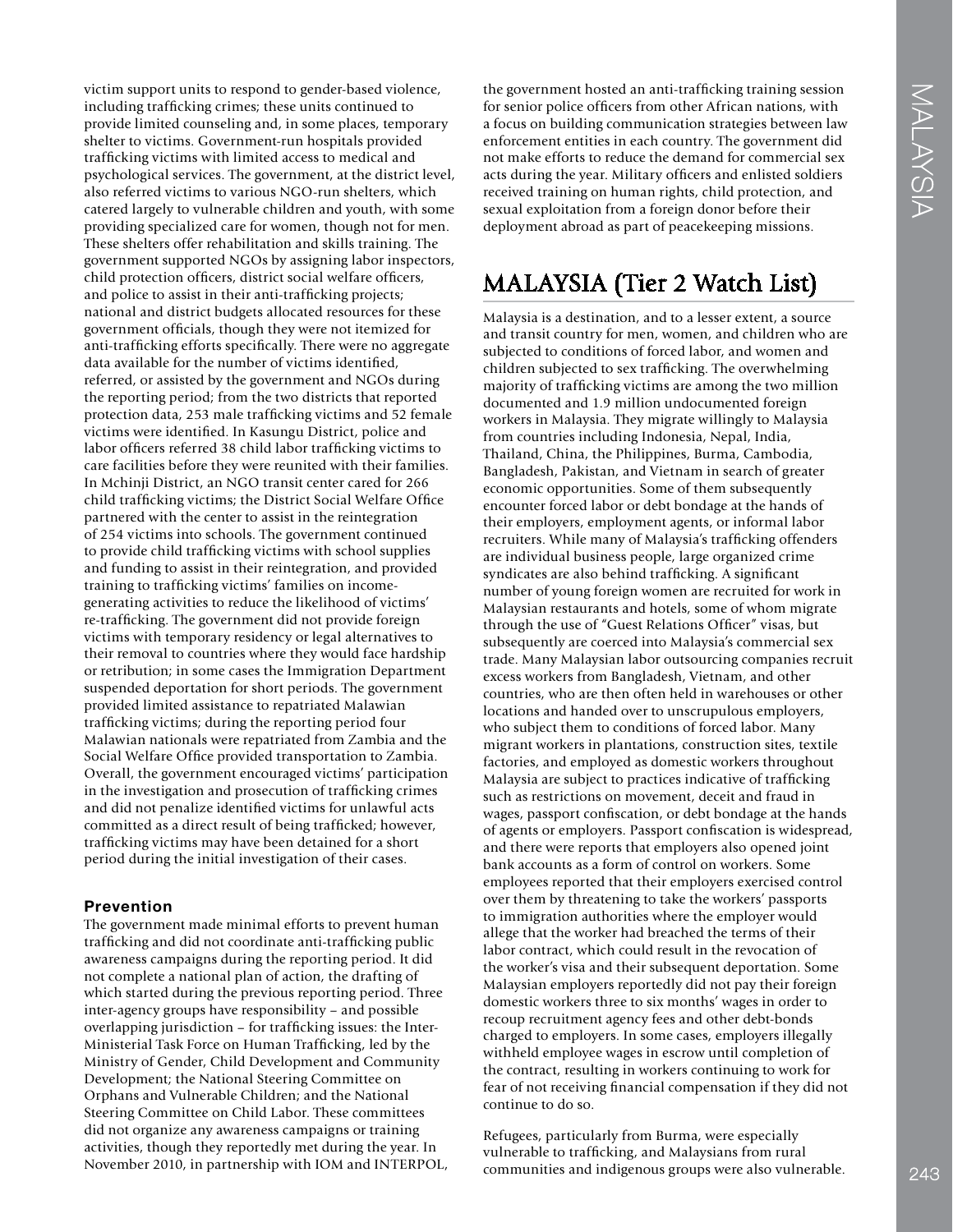The People's Volunteer Corps (RELA) continued to conduct raids targeting illegal migrant communities and detained refugees, asylum seekers, and traffcking victims along with allegedly illegal migrants, though this practice has reportedly decreased compared to previous years. Although they did sign an Letter of Intent (LOI) to amend their Memorandum of Understanding (MOU), the Indonesian and Malaysian governments have not amended or replaced a 2006 MOU covering the employment of Indonesian domestic workers in Malaysia, which authorizes Malaysian employers to confscate and hold the passports of domestic employees. The government reports that there are approximately 300,000 female domestic servants employed in the country, many of which may be traffcking victims. According to NGOs, the number of domestic servants legally employed in Malaysia has fallen from 300,000 to 230,000 during the past year. These NGOs estimate that for every domestic servant legally employed in Malaysia there is one working in the country illegally. Ninety percent of these domestic servants are from Indonesia. A small number of Malaysian citizens were reportedly traffcked internally and abroad to Singapore, China, and Japan for commercial sexual exploitation.

The Government of Malaysia does not fully comply with the minimum standards for the elimination of traffcking; however, it is making signifcant efforts to do so. Because the assessment that the government had made signifcant efforts is based in part on its commitments to undertake actions over the coming year – notably, far more effective and even implementation of Malaysia's anti-traffcking law and improved victim protection efforts – Malaysia is placed on Tier 2 Watch List for a second consecutive year. While the government increased the number of convictions obtained under the Anti-Traffcking in Persons and Anti-Smuggling of Migrants Act during the year and continued public awareness efforts on traffcking, it did not effectively investigate and prosecute labor traffcking cases, and failed to address problems of government complicity in traffcking and lack of effective victim care and counseling by authorities. There remain many serious concerns regarding traffcking in Malaysia, including the detention of traffcking victims in government facilities.



**Recommendations for Malaysia:** Increase law enforcement actions under the anti-traffcking law, particularly labor traffcking cases; apply stringent criminal penalties to those involved in fraudulent labor recruitment or forced labor; increase efforts to prosecute and convict public offcials who proft from or are involved in traffcking, or who exploit victims; develop and implement procedures to identify labor traffcking victims among vulnerable groups such as migrant workers and refer them to available protection services; improve victim protection in government facilities by providing victims

legal assistance, and providing effective counseling and care to the victims of traffcking; develop and implement mechanisms to allow adult foreign traffcking victims to travel, work, and reside outside of government shelters; provide legal alternatives to the removal of traffcking victims to countries in which they would face retribution or hardship; ensure that victims of traffcking are not threatened or punished for crimes committed as a result of being traffcked; make greater efforts to educate migrant workers on their rights, legal recourses available, and how to seek remedies against traffckers or employers who fail to meet their legal obligations; re-negotiate MOUs with source countries to incorporate victim protection and remove authorizations for employers to confscate passports or travel documents; continue to train offcials on the effective handling of sex and labor traffcking cases, with a particular emphasis on victim protection and the identification of labor trafficking victims; make efforts to reduce the demand for both sex and labor traffcking; and expand the anti-traffcking awareness campaign to encompass both labor and sex traffcking.

#### **Prosecution**

The Government of Malaysia made some progress in law enforcement efforts against sex traffcking during the reporting period, but did not make signifcant efforts to prosecute and convict labor traffcking offenders. Malaysian law prohibits all forms of human traffcking through its 2010 Anti-Traffcking in Persons Act (Amended), which prescribes penalties that are commensurate with those of other serious offenses, such as rape. In November 2010, the government enacted new amendments to this that broadened the defnition of traffcking to include all actions involved in acquiring or maintaining the labour or services of a person through coercion. The application and public presentation of the amendments to the traffcking law, however, threatens to further conflate human trafficking and human smuggling. During the reporting period, the government convicted 11 sex traffcking offenders and three individuals involved in labor trafficking, sentencing them to three to eight years' imprisonment; this was compared to seven trafficking offenders convicted during the previous reporting period. Two of the three individuals convicted of labor trafficking offenses were drivers who were involved in the transporting of Burmese refugees from a government immigration detention center to the border with Thailand where they were handed over to traffcking syndicates. While the network involved in the traffcking of Burmese to Thailand was believed to be substantial, the government has yet to conclude the prosecution of the only other individual arrested in July 2009 – a Malaysian immigration offcial – for the traffcking of Burmese refugees to Thailand, cited in the previous reported period as a pending case. The case still remains pending. Authorities report initiating 174 charges against 51 individuals under the anti-traffcking law, though a small number of these cases were for nontraffcking-related crimes such as illegal baby adoptions. The government reports that 141 traffcking cases remained pending in Malaysian courts. Poor government treatment of identifed traffcking victims and the lack of victim protection or incentives for victim assistance in investigations and prosecutions remained a signifcant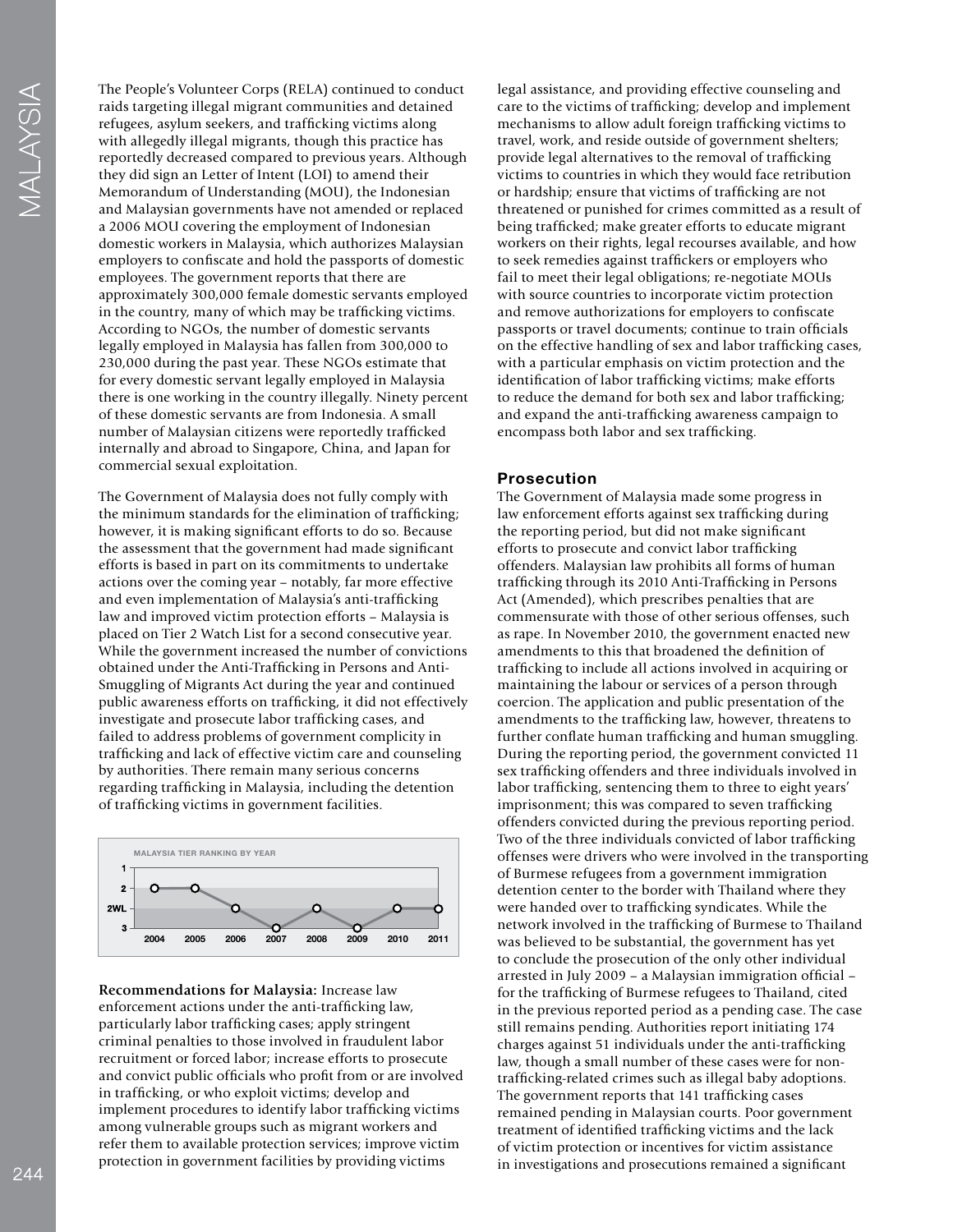impediment to successful prosecutions. The acquittal rate of alleged traffcking offenders was 68 percent during the year, a rate attributed by observers to the lack of adequate victim-witness protection and poor judicial training on human traffcking. During the year, NGOs referred several cases of alleged labor traffcking to the government, but authorities did not report any related arrests or investigations. NGOs reported that the police often failed or refused to investigate complaints of confscation of passports and travel documents or withholding of wages – especially with regards to domestic workers – as possible traffcking offenses. The government did not report any criminal prosecutions of employers who subjected workers to conditions of forced labor or labor recruiters who used deceptive practices and debt bondage to compel migrant workers into involuntary servitude. The January 2010 case of forced labor identifed on Thai fshing boats off the coast of Sarawak, in which the government arrested fve Thai alleged traffcking offenders, resulted in the acquittal of one alleged traffcker; the government has fled an appeal in this case.

Observers reported that corruption continued to play a role in the traffcking of foreign migrant workers, particularly with regard to officials' authorizing excess recruitment by Malaysian "outsourcing" companies, which recruit laborers abroad. Reports also indicated that collusion between police and traffcking offenders sometimes led to offenders escaping arrest and punishment. Nevertheless, there were no officials convicted of trafficking-related complicity during the reporting period. Authorities did not take criminal action against RELA volunteers who used the threat of immigration detention to extort money from migrant workers despite continued but decreased reports of this practice.

#### **Protection**

The government made only limited progress in protecting victims of traffcking during the reporting period, and victim protection efforts remained inadequate. Victims identifed by Malaysian authorities are adjudicated under a "protective order" that triggers their forcible detention in "shelters," where some are even isolated, unable to work or earn income, and have little or no access to legal or psychological assistance provided by the government or NGOs. The government reported that it provided some victims with courses in arts, aerobics, and English language skills. Nevertheless, government "shelters" still denied victims basic freedoms, and these facilities did not employ medical offcers or trained psychologists. The government reported employing two counselors who visit the "shelters" on a weekly basis but their level of expertise and training was unclear. The government invited IOM to conduct an assessment of its victim care at the "shelters," which occurred during the year. The government treated victims of traffcking as illegal aliens and turned them over to immigration authorities for deportation after they provided evidence to prosecutors, usually after a 90-day stay at a traffcking in persons "shelter." Victims were are at times locked in their rooms, handcuffed to and from court appearances, and reported being subjected to body patdowns and searches prior to entering the facilities. Victims were typically uninformed about the legal processes to which they were subjected, and the government did not make efforts

to inform the victims of why or for how long they were being detained. As reported during the previous reporting period, the government's policy of detaining traffcking victims against their will continued to provide a disincentive for victims and their advocates to bringing cases to the government's attention or cooperating with authorities; the government did not make any efforts to address this serious deficiency in its anti-trafficking response.

The Ministry of Women, Family, and Community Development continued to operate three "shelters" for women and children victims of traffcking, which resemble detention centers. These "shelters" detained suspected and confrmed foreign traffcking victims for 90 days (but often much longer) until they were deported to their home countries, per Malaysian law. The Ministry of Home Affairs ran a similar "shelter" for male victims of traffcking, which also detained suspected and confrmed traffcking victims. During the reporting period, there was at least one victim in government custody who attempted suicide while in a government "shelter." The government announced that the Women's Ministry would assume responsibility for the female, children, and male "shelters" as of March 31, 2011.

In 2010, 206 foreign women, 172 foreign men, and fve foreign children were certifed as traffcking victims and detained in government facilities. The government reported seven Malaysian victims identifed by authorities, but did not share information on these cases. While the government reports that it encourages victims to assist in the prosecution of their traffckers, it did not make available any alternatives to repatriation for victims who may face harm or retribution upon return to their home country, nor did it provide any incentives for victim cooperation in the prosecution of their traffckers, such as work permits or extended stay visas. Victims were deported once prosecutors were satisfed with their testimonies. There were reports that one group of male victims of traffcking was held in government facilities for as long as 11 months. Poor investigation procedures did not take into account the best interests of victims, as under the current system, victims could be asked to recount their trafficking experience on up to seven different occasions to different offcials. During trial proceedings, authorities did not make adequate efforts to separate victims from their traffickers or recruitment agents, which may have resulted in threats or pressure exerted on victims and their families if they cooperated with police and prosecutors. Several NGOs who provided comprehensive services to traffcking victims reported that they no longer refer cases to the police, as it is clear that doing so was detrimental to the welfare of the victims. Additionally, the referral of victims to authorities led to the transfer of custody to government facilities, where NGOs were reportedly barred from additional contact with the victims.

NGO traffcking shelters provide services that government "shelters" did not, and the government did not provide fnancial assistance to NGOs providing such services. Furthermore, the government required all identifed victims to be confned in government "shelters." The antitraffcking law provided immunity to traffcking victims for immigration offenses such as illegal entry, unlawful presence, and possession of false travel documents, but